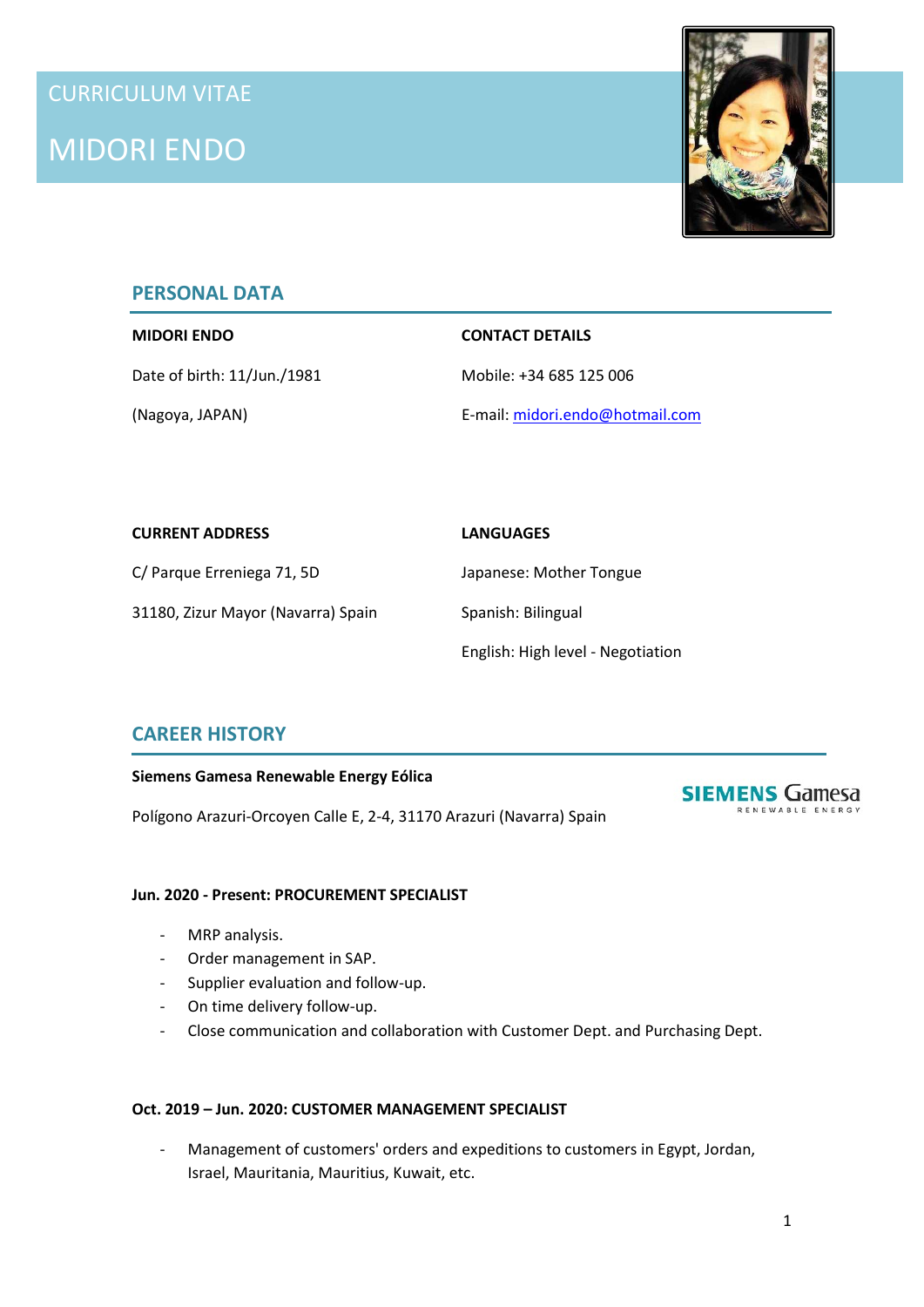

- Customer service
- Purchase orders and requisitions administration
- Inventories in wind farms and regulations

#### **KYB STEERING SPAIN S.A.U.**

Poligono Ipertegui II, Nave 12, 31160 Orcoyen (Navarra) Spain



### **Jan. 2018 – Sep.2019: Customer Service & Sales Administration (Production Control Dept.)**

- Responsible of customer service reporting to Production Control Manager
- Management of customers' orders and expeditions to all customers of the company (Automotive Components Division & Hydraulic Components Division)
- General control and administration for HC business (Stock control, purchasing control, purchasing price control, customer service, sales price control, support for quality issues, translation of e-mails, documents, etc., support for sales activities, etc.)
- Quotation preparation
- Price modifications

#### **Feb. 2015 – Jan. 2018: Sales & Marketing Administration (Sales Dept.)**

- Business development activities in Europe for Hydraulic Components division reporting to Sales Director
- General sales administration of Automotive Components Division and Hydraulic Components Division
- Coordinate with Japan HQ office team
- Coordinate for business development in Europe market for Forklift, Agricultural machinery, Rolling stock equipment and Aircraft area.
- Stock control for Hydraulic Component trading business
- Customer Service
- Product purchasing
- Market research
- **Benchmarking**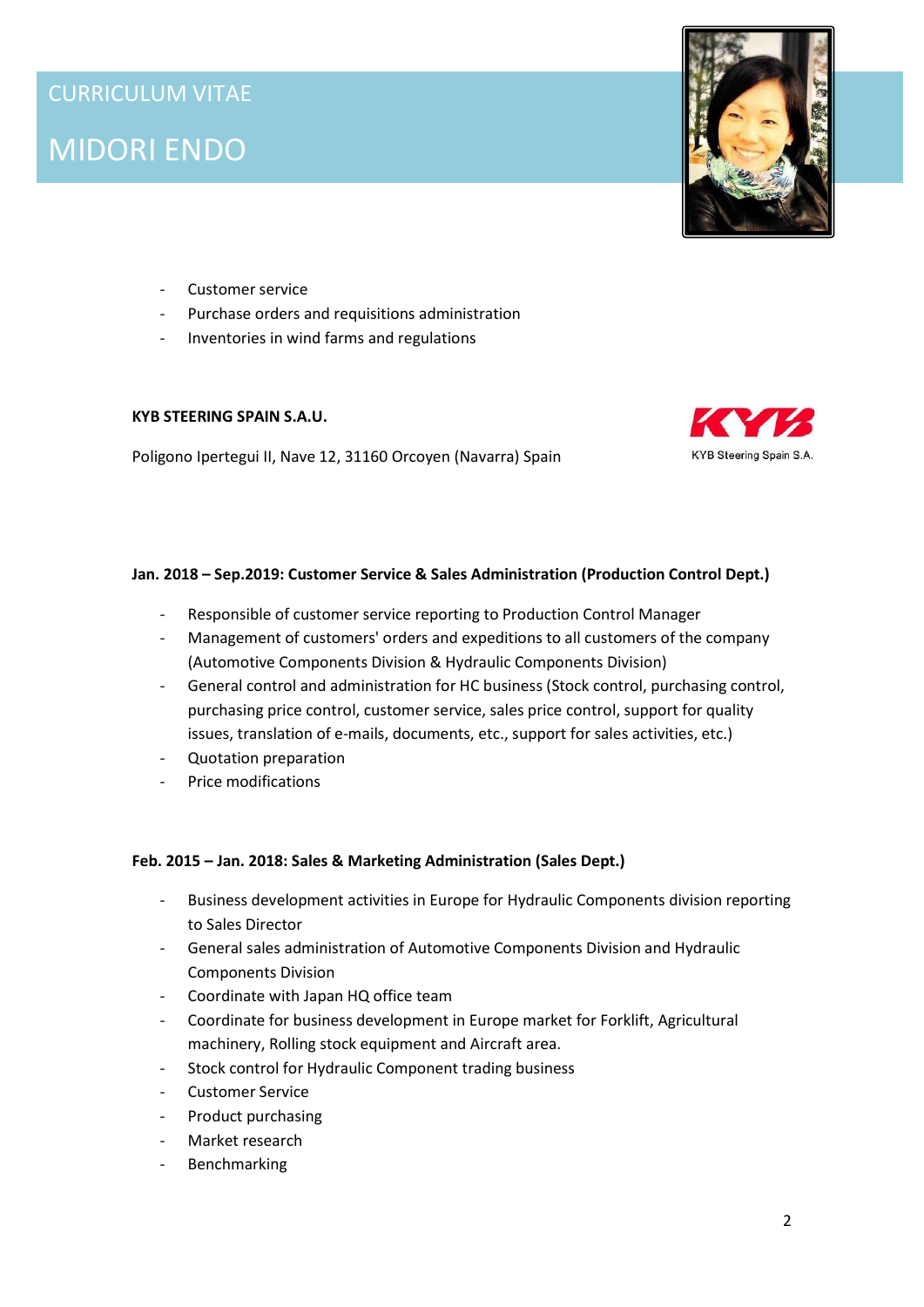

- Member of Hydraulic Component Division strategic group
- Technical translation and interpretation. English Japanese Spanish
- Quotation process

### **Oct. 2012 – Feb. 2015: Customer Service (Production Control Dept.)**

- Responsible of customer service reporting to Production Control Manager
- Management of customers' orders and expeditions to all customers of the company (Automotive Components Division)

### **Aug. 2007 – Sep. 2012: Accounting Technician (Financial & Accounting Dept.)**

- Register and control of invoices, debit notes, credit notes, etc.
- Customer and supplier service (Domestic and international)
- Consignment control
- Intercompany reporting to HQ office in Japan
- Account receivables control



**KYB CORPORATION.** HQ Office, Tokyo, Japan.

#### **Jun. 2005 – Jun. 2007: Business Planning Dept. (Automotive Components Division)**

- Coordinate and work with all the foreign subsidiary offices and factories of Automotive Components Division.
- Control of Profit & Loss Statement of the division (intercompany): collection, follow up, calculation, analysis, etc.
- Coordinate for strategic meeting of the division.
- Coordinate and work with all the departments in the division.

# **EDUCATION**